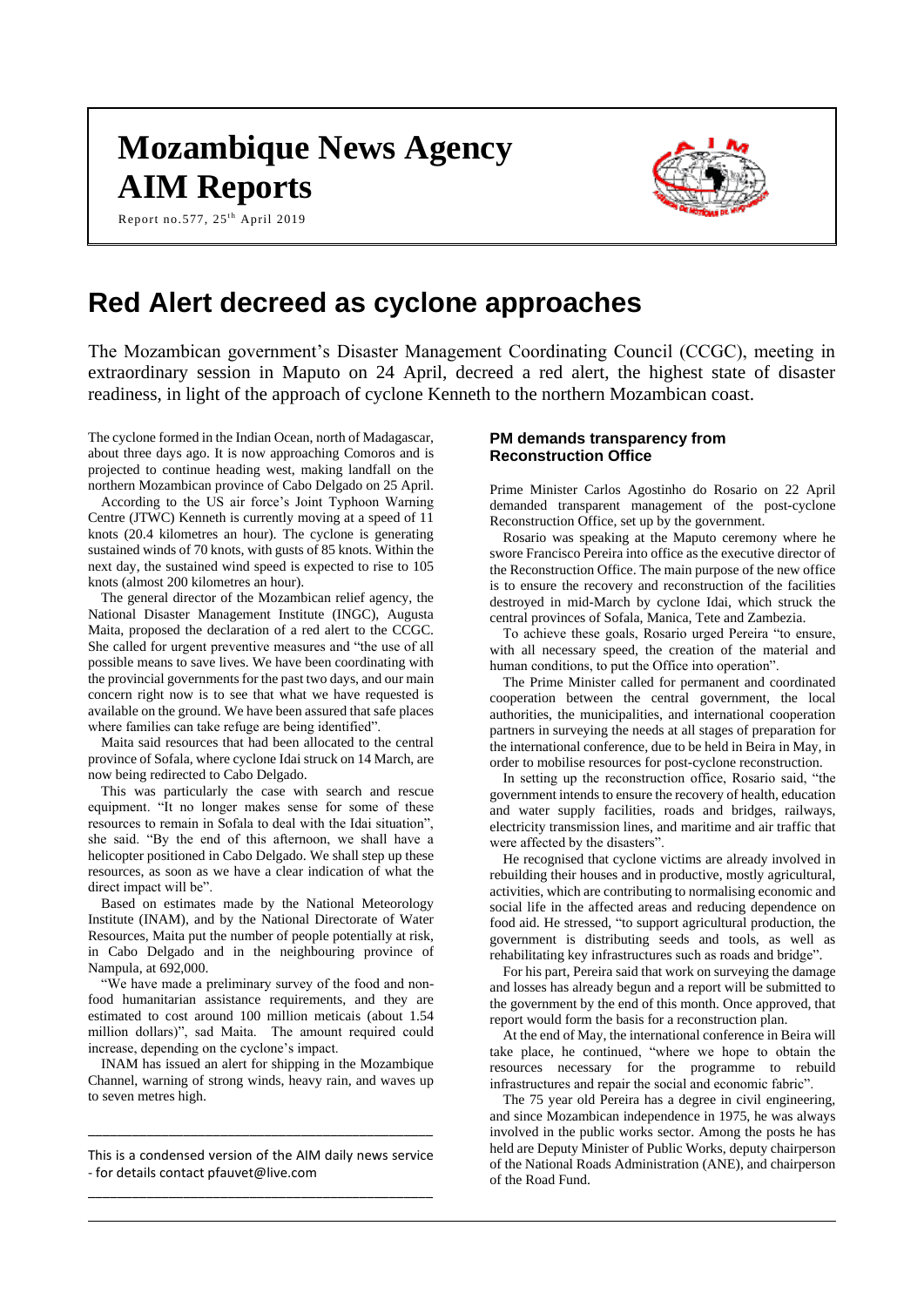#### **Attorney-General briefs parliament on debt**

Mozambican Attorney-General Beatriz Buchili, in her annual report to the Mozambican parliament, the Assembly of the Republic, on 24 April announced that, after almost four years of investigation, prosecutors have charged 20 suspects in connection with the scandal known as the "hidden debts". This refers to loans of over US\$2 billion granted by the European banks Credit Suisse and VTB of Russia to three fraudulent companies, Proindicus, Ematum (Mozambique Tuna Company) and MAM (Mozambique Asset Management), on the basis of illicit loan guarantees issued by the government of the time, headed by President Armando Guebuza.

The 20 suspects, Buchili said, are accused of crimes including corruption, money laundering, blackmail, falsification of documents, use of false documents, embezzlement, abuse of office, abuse of trust, and membership of a criminal organisation.

She did not name the suspects, but it is already public knowledge that they include members of Guebuza's inner circle, including his oldest son, Ndambi Guebuza and his personal secretary Ines Moiane.

At the heart of the fraudulent companies is the intelligence service, SISE, and several former SISE officials are among those detained. They include the man who headed SISE, Gregorio Leao, and the former head of SISE economic intelligence, Antonio do Rosario, who became chairperson of Proindicus, Ematum and MAM.

Nine of the accused are in preventive detention, said Buchili, and prosecutors have also seized 15 buildings, six vehicles and one piece of heavy construction equipment, because of indications that these were illicitly obtained with money from the fraudulent loans. 31 bank accounts belonging to or connected with, the suspects have been frozen.

The Attorney-General's Office (PGR) has opened an "autonomous case" against four other suspects, including Guebuza's Finance Minister, Manuel Chang, who is currently under police custody in South Africa. Chang was detained on 29 December at Johannesburg airport on the basis of an international arrest warrant issued by the US authorities, who carried out their own investigation into the scandal. The US claims jurisdiction because US banks were allegedly used to pay kickbacks and bribes to beneficiaries of the scheme, and part of the illicit debts was sold on to American institutions.

Buchili complained that the US authorities had not replied to letters from her office requesting information. She said the PGR had received responses to requests sent to France, Switzerland, Holland and Britain, but received no cooperation from the United Arab Emirates – which is where Privinvest, the company which became the sole contractor for Ematum, Proindicus and MAM is based.

One senior Privinvest figure, Jean Boustani, was arrested on a US warrant in January and is currently awaiting trial in New York. The Privinvest Chief Financial Officer, Najab Allam, has also been indicted but is not yet in custody.

Buchili also announced that the PGR has hired "international experts to help us identify, seize and value other assets" from the fraudulent scheme, that may exist inside and outside Mozambique. It has also initiated a civil suit in a British court against Privinvest and Credit Suisse.

"The fight against such transnational organised crime as corruption, money laundering and terrorism, requires the commitment of all states", declared Buchili, "and so we are appealing strongly to the countries from whom we have requested information, to ensure that justice can be done and thus contribute to strengthening the credibility of our country".

#### *Three former ministers denounced*

Buchili also strongly denounced the former ministers of labour, finance and transport, respectively Helena Taipo, Manuel Chang and Paulo Zucula, all of whom had held office in the previous government, under President Armando Guebuza.

She did not mention the names of the former ministers, but the details of the cases she mentioned made it very clear who Buchili was talking about.

"One former minister", she said, "with supervisory powers over a public institute, received, four times in one year, large sums of money from private companies, who had signed contracts to provide services to that institute".

The Institute in question is the National Social Security Institute (INSS), which falls under the aegis of the Labour Ministry.

"To ensure that the contracts were signed", said Buchili, "the companies over-invoiced, incorporating the bribes which were later delivered to the former minister by intermediaries".

In addition to Taipo, who is currently in preventive detention, the INSS case involves eight other suspects, accused of such crimes as corruption, embezzlement and money laundering. Related with this case, 27 vehicles and seven buildings have been seized, and six bank accounts have been frozen.

In a second case, two other former ministers "are accused of having used their positions to receive a bribe from a foreign company, in the context of a contract to build an airport and a coal terminal".

The company is clearly the Brazilian firm Odebrecht, which built the country's most modern airport, in the northern city of Nacala, inaugurated in 2014. The airport is hardly ever used, and the only scheduled flights are to Maputo, operated by Mozambique Airlines (LAM).

Indeed, experts have speculated that the airport was only built because of a bribe. Odebrecht operated an international network of corruption, paying bribes in at least a dozen countries to secure contracts.

Charged in a New York court, together with the Brazilian petro-chemical company Braskem, Odebrecht pleaded guilty. The two companies settled the case by agreeing to pay a combined fine of US\$3.5 billion.

The court case showed that Odebrecht had paid bribes of US\$900,000 in Mozambique. Later investigations indicated that the money went to Zucula and Chang.

"One of the ministers omitted his legal duty of diligence", said Buchili, "and created difficulties for the company at the start of the building work". Faced with this situation, Odebrecht offered money "which was deposited in banks abroad, via offshore companies".

Contractual terms favouring Odebrecht were approved, and more money was paid also through offshore companies and foreign banks.

The second minister (clearly Chang) issued state guarantees under the same contract, and once again bribes were channelled to foreign banks.

Buchili used the cases of the former ministers to show that her office does not shirk from charging high ranking individuals with corruption. She admitted that the public perception is that only people guilty of "petty corruption" are ever punished, while those guilty of "grand corruption" escape justice. "But for the public prosecutor, there is neither petty nor grand corruption", Buchili said, "because any act of corruption has negative effects on society, hence in our action we are governed by the principle of equality before the law".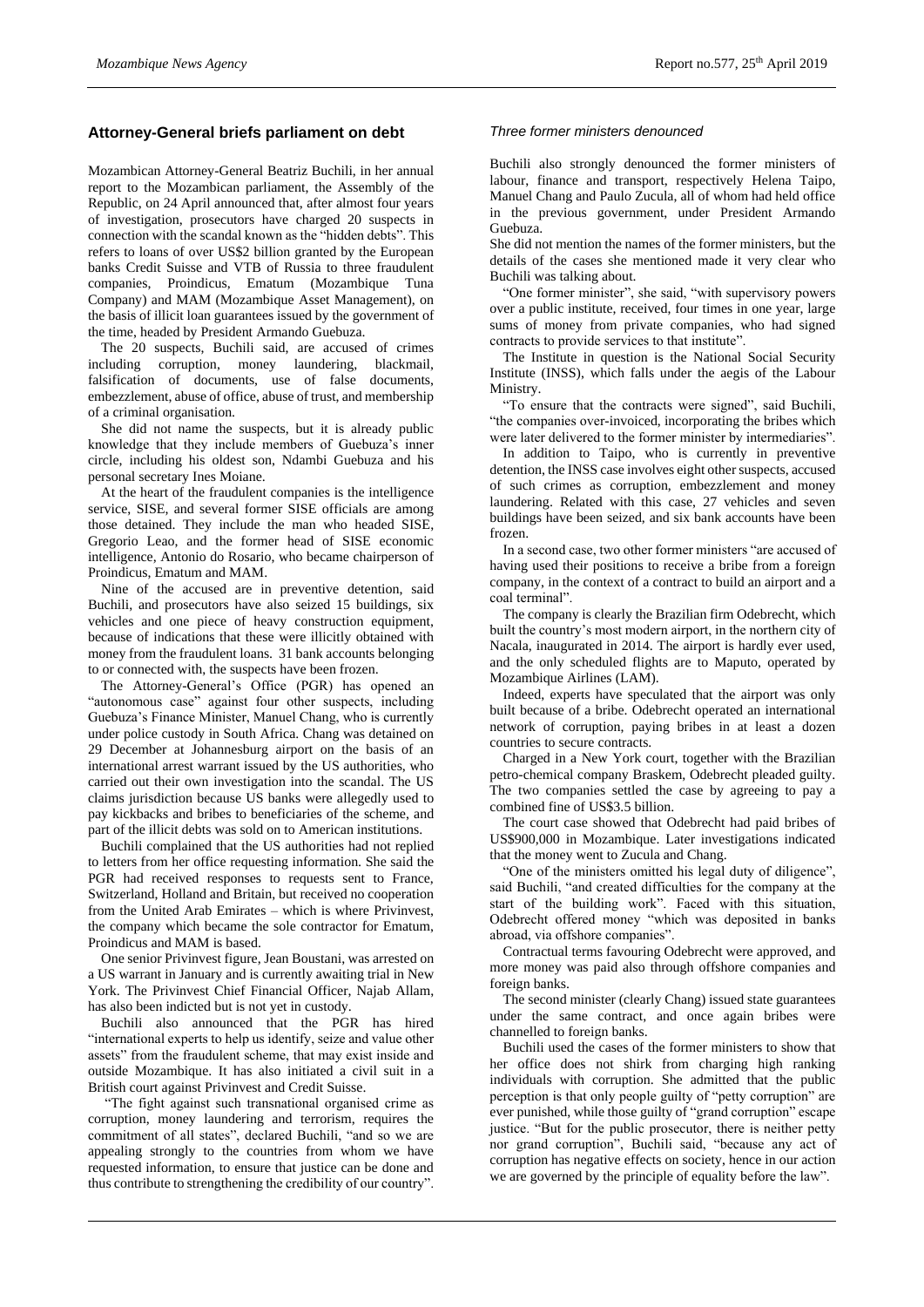### **Renamo demands sacking of STAE director**

Mozambique's main opposition party Renamo on 24 April demanded the immediate sacking of the general director of the Electoral Administration Technical Secretariat (STAE), Felisberto Naife. At a Maputo press conference, the Renamo election agent, Andre Majibire, claimed that the problems facing the current voter registration ahead of the general elections scheduled for 15 October showed the "incompetence and negligence" of STAE.

While there are problems with registration brigades unable to work due to no electricity to power their machines, Majibire claimed there was also deliberate interference in the registration by neighbourhood secretaries and community leaders, aligned with the ruling Frelimo Party, in Niassa, Cabo Delgado, Nampula, Zambezia, Tete and Sofala provinces.

He claimed that these local officials "draw up lists on the basis of which people should be registered, and when these lists are exhausted, the brigade members turn off the machines and allege they have broken down, thus obliging people to go home without registering".

Contacted by AIM, STAE spokesperson Claudio Langa said this was the first he had heard of such complaints. Why, he wondered, had Renamo not made these concerns known to STAE or to the National Elections Commission (CNE) via its monitors? Renamo, Frelimo and the Mozambique Democratic Movement (MDM) all have monitors accredited to watch the voter registration posts, and if they note any anomaly or illegality they should report it at once. Furthermore, all three political parties have appointees in STAE at district, provincial and national levels. But Langa said the Renamo monitors have not reported any of the claims made by Majibire about neighbourhood secretaries or community leaders.

The only role for such local leaders in registration, he added, was to act as witnesses in the case of potential voters who have no identity documents. Lack of identity documents is a particular problem in the central problems where many people lost all their possessions in cyclone Idai and the ensuing floods in mid-March. In such cases, people wishing to register as voters may call on local leaders to vouch for their identity. But the leaders may not stand in for the registration brigades and may not submit lists of people to be registered, said Langa. If anything of the sort is detected, it should be reported to STAE.

Majibire also claimed there are registration posts operating in the back yards of community leaders, allegedly on the instructions of Frelimo committees, and intended to prevent Renamo members and sympathisers from registering. Langa flatly denied this claim. Registration brigades are only working at the posts included on the list published by the CNE, he said.

As for the technical problems with the brigades' equipment and particularly with the power supply, Langa admitted that stoppages were happening, but most of them were temporary. He estimated that between 80 and 85 per cent of the brigades are operating without great constraints.

Solar panels are being distributed to cope with the electricity problems, and distribution should be complete by the end of the week.

Langa thought the results of the registration so far are encouraging. In the first week of registration (15-21 April), 941,601 voters registered, over 12.5 per cent of the target figure of 7.3 million. The registration covers all Mozambicans aged 18 years and above, except those who already registered last year for the October 2018 municipal elections. Over 6.8 million people registered in 2018, in the districts containing municipalities, so the new registration should bring the total electorate to around 14.1 million.

#### **US giant Chevron to buy Anadarko**

The US hydrocarbon company Chevron on 12 April announced that it has entered into an agreement with Anadarko Petroleum to acquire the company in a stock and cash transaction valued at US\$33 billion. The deal will be composed of 75 per cent in stocks and 25 per cent in cash.

Commenting on the agreement, Anadarko's chief executive Al Walker said, "the strategic combination of Chevron and Anadarko will form a stronger and better company with worldclass assets, people and opportunities".

In Mozambique, Anadarko is the operator of Offshore Area One in the Rovuma Basin, off the coast of the northern province of Cabo Delgado, where reserves of at least 75 trillion cubic feet of gas are known to exist. It is also leading the project to construct two gas liquefaction plants (known as "trains") to produce 12.88 million tonnes of liquefied natural gas (LNG). Anadarko has steadily been putting in place binding Sale and Purchase Agreements to cover the future production of LNG, and it was expected to take the Final Investment Decision in April to go ahead with the project known as Mozambique LNG1. With the binding agreements in place, there is no expectation that the takeover by Chevron will cause a delay in the timetable which will see the project begin to export LNG in 2024.

Chevron is the second largest oil company in the US, and its larger rival Exxon Mobil has a 25 per cent stake in neighbouring Offshore Area Four, where the Italian company ENI is the operator. Interestingly, there is a gas field that straddles the two areas which will need to be developed through cooperation between the two consortiums.

Currently, Anadarko holds 26.5 per cent of the shares in the Offshore Area One consortium. Its partners are Mitsui of Japan (20 per cent), PTT of Thailand (8.5 per cent), three Indian companies ONG Videsh, BEAS Rovuma Energy and BPRL Ventures (10 per cent each), and Mozambique's own National Hydrocarbon Company, ENH (15 per cent).

#### **Cell phone company in deal with Huawei**

The Mozambican publicly owned cell phone company Tmcel has agreed, with Chinese partners, to invest US\$153 million in state-of-the-art technologies. An agreement signed in Beijing on 23 April between Tmcel and the telecommunications giant Huawei, says that in an initial phase US\$23 million will come from the Mozambican company's own capital, resulting from the sale of assets that are not the main focus of its business.

The signing coincided with the first day of a six-day visit to China by President Filipe Nyusi. Shortly after his arrival in Beijing, he praised Tmcel for its stance. "We know that, in addition to the government's efforts, the company is using its own capital to achieve the necessary investments", he said, in a meeting with Mozambican business people.

The Minister of Transport and Communications, Carlos Mesquita, said that another bilateral cooperation agreement with China, involving an investment of almost US\$130 million dollars, is about to start. The project involves the renovation of communications technology at a national scale, with the implementation of a fibre-optic service linking the north and south of Mozambique and all the knots which connect neighbouring countries.

President Nyusi is leading the Mozambican delegation to China for the second "One Belt, One Road" International Forum, an event which 37 heads of state and government are due to attend. China's "One Belt, One Road" initiative focuses on improving cooperation and connectivity between a wide range of countries in Asia, Europe and Africa.